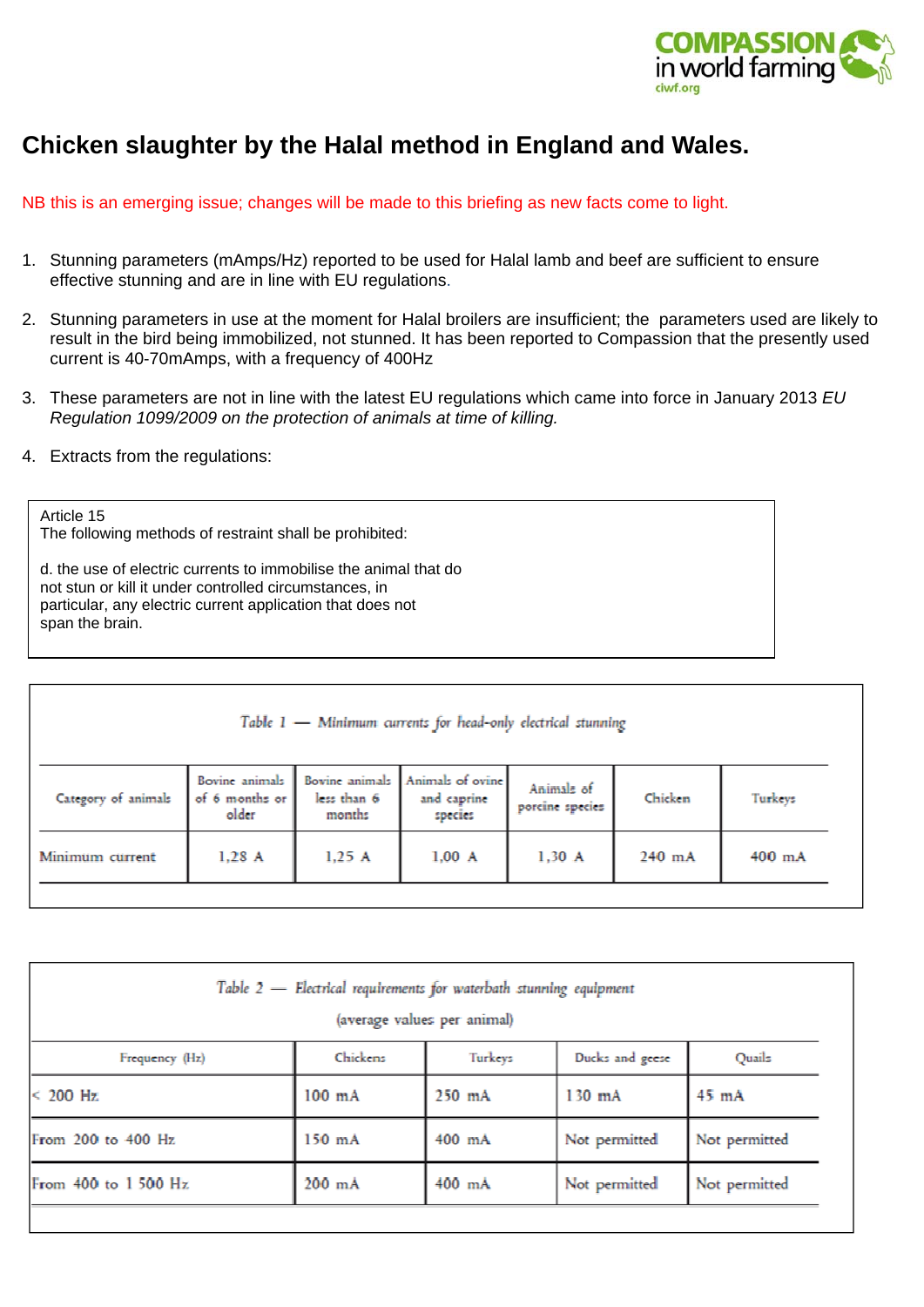

Derogation from stunning in case of religious slaughter  $(18)$ taking place in slaughterhouses was granted by Directive 93/119/EC. Since Community provisions applicable to religious slaughter have been transposed differently depending on national contexts and considering that national rules take into account dimensions that go beyond the purpose of this Regulation, it is important that derogation from stunning animals prior to slaughter should be maintained, leaving, however, a certain level of subsidiarity to each Member State. As a consequence, this Regulation respects the freedom of religion and the right to manifest religion or belief in worship, teaching, practice and observance, as enshrined in Article 10 of the Charter of Fundamental Rights of the European Union.

## Article 30

## Entry into force

This Regulation shall enter into force on the 20th day following its publication in the Official Journal of the European Union.

- It shall apply from 1 January 2013.
- 5. The EU regulations are the law, breaching them is illegal. However, there is a lack of clarity about how they are enforced.
- 6. The government was poised to introduce new rules *Welfare of Animals at the Time of Killing* (known and WATOK) which would have enabled enforcement.
- 7. However, on 19<sup>th</sup> May 2014 Defra revoked (19<sup>th</sup> May 2014) the new WATOK rules in England and Wales. The situation in Scotland and Northern Ireland, in terms of enforcement is less clear.
- 8. Defra's decision follows a request for a judicial review from the meat industry http://www.meatinfo.co.uk/news/fullstory.php/aid/16985/Defra\_withdraws\_stun\_legislation\_at\_11th\_hour.html.
- 9. Not only are the present parameters for Halal slaughter of chicken illegal under EU law but Defra's decision means that there is a question-mark over whether a) they can be and b) will be enforced.
- 10. We have called for an urgent explanation Defra of their plans to enforce the regulation with a view to making an official complaint to the European Commission. This could be to complain that Defra are not upholding the legislation.